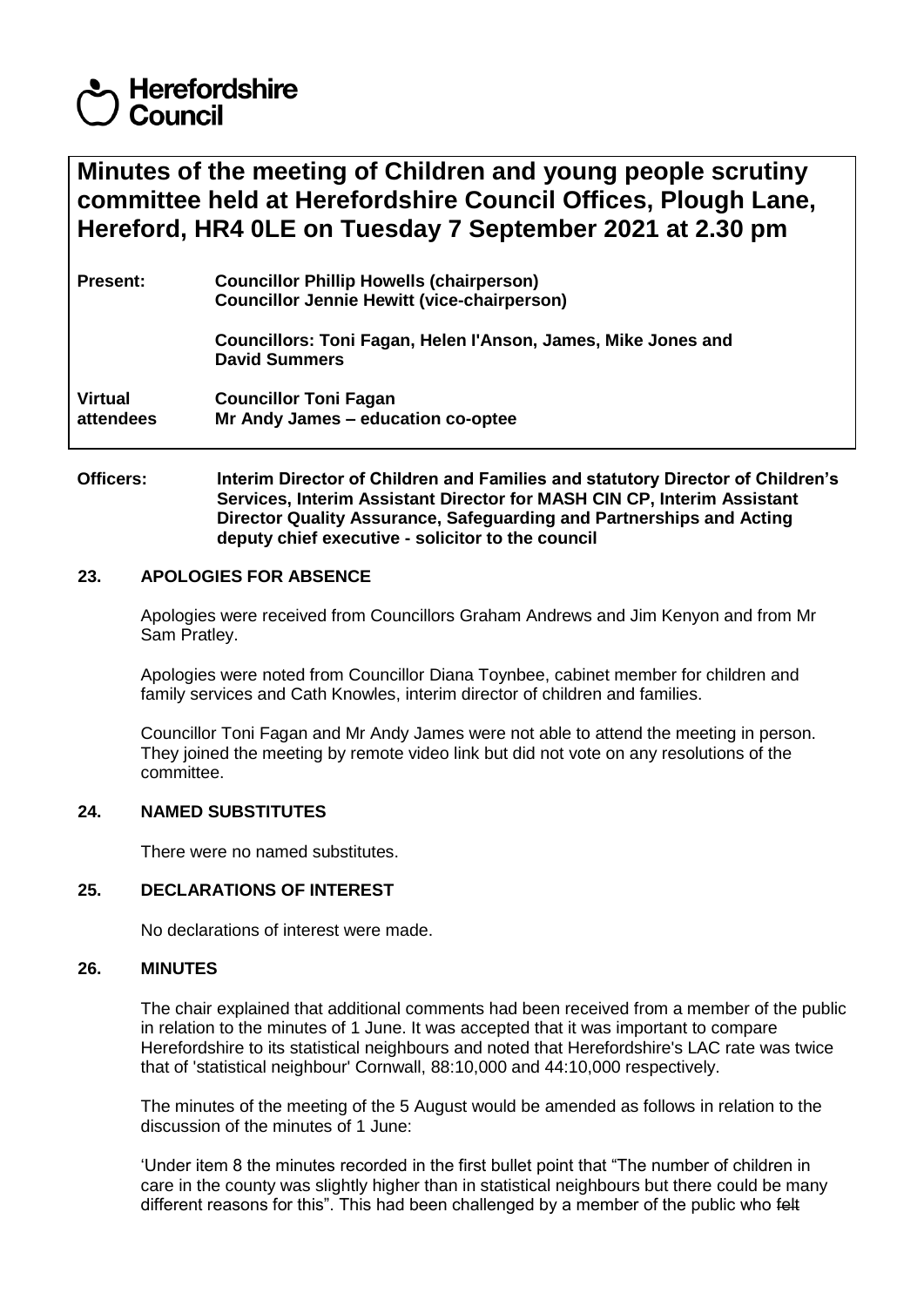highlighted that the difference in figures for Herefordshire from comparator authorities statistical neighbours was significant.'

## **With this point noted, it was resolved that the minutes of 5 August 2021 be approved and signed by the chairperson.**

It was noted that the clerk to the committee would set up a separate 'action tracker' to record progress on agreed committee actions over time and added in addition to the minutes from after the next meeting of the committee.

## **27. QUESTIONS FROM MEMBERS OF THE PUBLIC** (Pages 5 - 6)

The question and response are attached as appendix 1 to the minutes.

## **28. QUESTIONS FROM MEMBERS OF THE COUNCIL**

There were no questions from councillors.

## **29. CHILDREN'S SERVICES IMPROVEMENT JOURNEY**

*The chairperson agreed that this item be taken ahead of the other substantive items on the agenda due to the availability of presenting officers.* 

The committee considered the report by the interim director for children and families. The report was presented by the Interim Assistant Director for MASH CIN CP and the Interim Assistant Director Quality Assurance Safeguarding and Partnerships.

In response to concerns regarding the wellbeing of staff and avenues for support, including outside of line management arrangements, officers outlined the role of the principal social worker, the whistleblowing process and planned team away days.

The committee received an update on progress with case audits and noted the emerging themes, support and training for social workers and timescales for completion of the work.

The recommendations below were proposed and seconded and carried unanimously.

**That the committee having reviewed and noted the directors update report makes the following recommendations:**

- **a) That progress on development with heat maps be shared with the committee by 23 November 2021;**
- **b) That development sessions include members of children's services legal team as well as social workers;**
- **c) That the committee review all the challenges identified in the report with a view to identifying areas where scrutiny can contribute;**
- **d) That examples of audit documentation be shared with the committee by 23 November 2021;**
- **e) That a link to relevant information on the council website be provided to the committee;**
- **f) That the voice of the staff be captured in an appropriate form as evidence for external review and the scrutiny committee.**

*Mr Andy James left the meeting at the conclusion of this item.*

*The committee adjourned at 16:15 and resumed at 16:25.*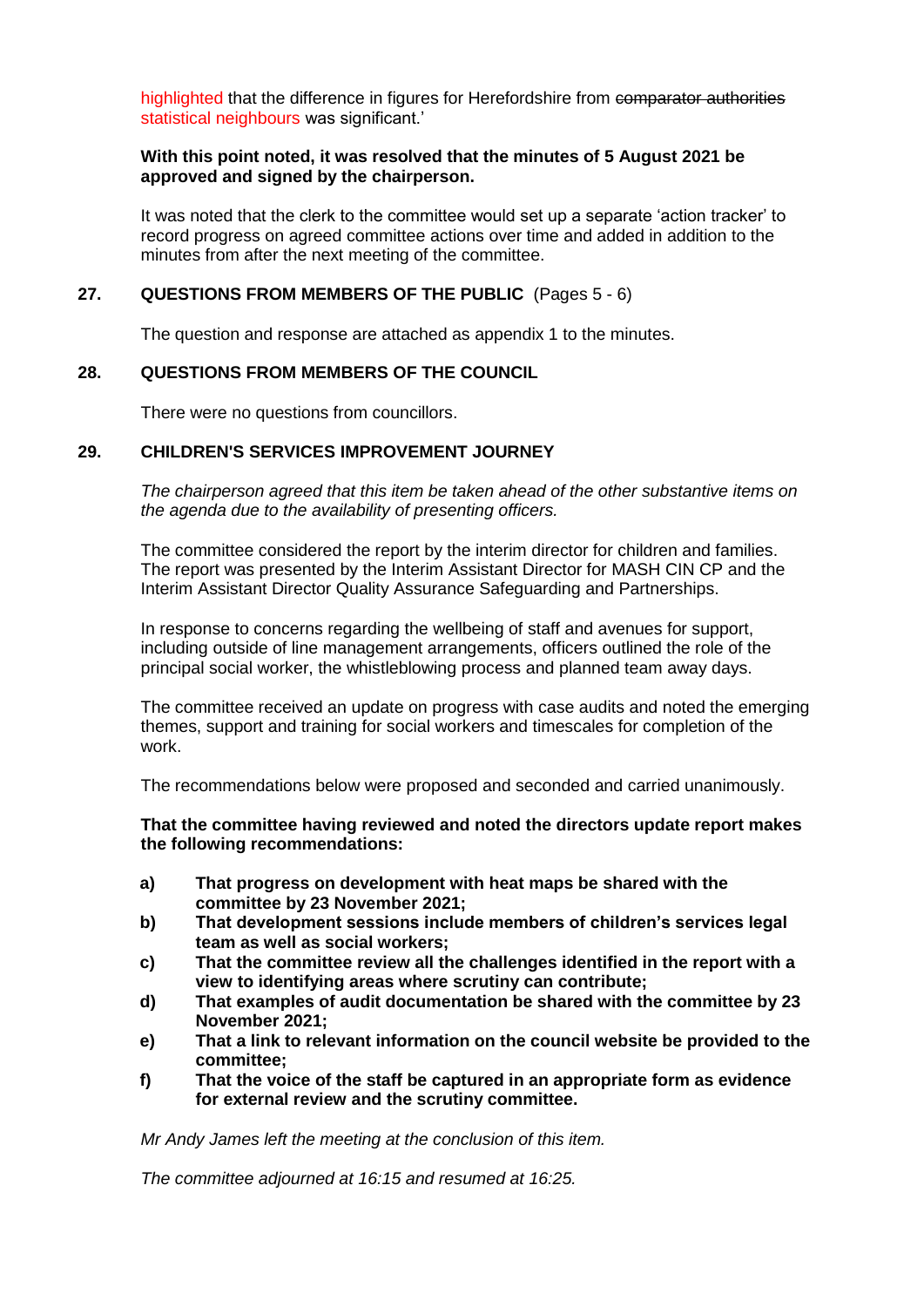# **30. UPDATE ON CHILDREN'S LEGAL TEAM IMPROVEMENT PLAN**

The committee considered the report which was introduced by the acting deputy chief executive – solicitor to the council.

The committee queried the numbers of cases under the Human Rights Act and whether training was required.

The committee received an update on the staffing structure in and progress on recruitment to the children's services legal team. The challenges of recruiting permanent staff were noted.

The committee reflected on the Internal Escalation Procedure for Managing Disagreements on Case Planning for Children and Young People and queried the support available to senior officers when considering potentially very difficult decisions. It was suggested that the process be reviewed in relation to the criteria under which a second opinion should be sought.

The ability of councillors to call in decisions was noted. It was felt that training was required to give councillors the confidence to initiate the call in procedure.

In answer to the chair's question on progress in adding a new standing co-optee to the committee as already agreed, the acting deputy chief executive advised that an advert was expected to be placed soon and that agreement to add to the standing co-optee list would be put to the full council meeting on the 8th October for formal confirmation.

#### Actions arising:

- The solicitor to the council to check and confirm if the Human Rights Act is highlighted as a workshop requirement for social workers;
- The solicitor to the council to provide an example of an induction pack for new starters.

The recommendations below were proposed and seconded and carried unanimously.

- **a) The committee notes the progress made to date and the plan to continue with improvements in the Children's Legal Team;**
- **b) Further updates on the legal team improvement plan be presented to the committee bi-monthly, with evidence in the next meeting (23 November 2021) on the service level agreement, knowledge and understanding of when to access legal services by middle managers**
- **c) Add more clarity on the status of HRA cases and include evidence of training / workshops of areas of concern;**
- **d) Post court proceedings meetings be required rather than optional (Q7 in Children's Legal Team Improvement Plan relates);**
- **e) A review of the escalation process be undertaken in relation to decision making by senior officers within the escalation process and support for them, including the criteria under which a second opinion is sought;**
- **f) Training be provided to councillors to help them be confident in instigating the call in procedure**

# **31. WORK PROGRAMME REVIEW**

The committee considered the recommendation tracker and work programme which were attached as appendices to the agenda paper. Potential additional items were discussed and it was noted that a work programming session would be scheduled after Council had agreed the new scrutiny structures as part of the re-thinking governance project.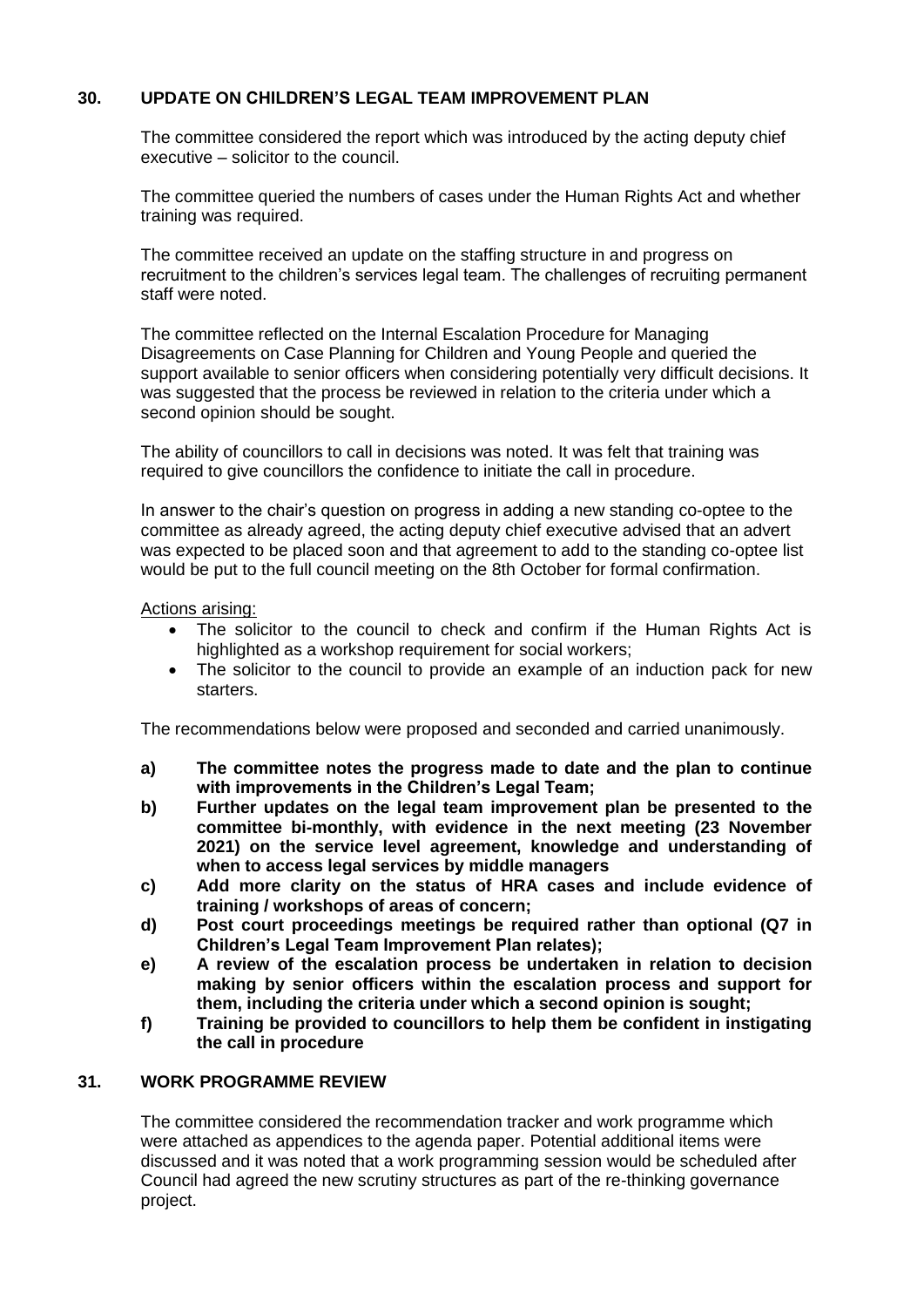#### Actions arising:

• The clerk to the committee to seek an update on the schools update briefing promised on 28 July 2020.

## **The committee**

- **a) Notes the updated recommendation tracker in appendix 1; and**
- **b) Agrees the work programme at appendix 2 with the following amendments:**
	- **i. A report on health and wellbeing be scheduled for the December meeting, to include mental health in schools**
	- **ii. A report on holiday activities provided by schools during covid be scheduled for the December meeting, with a focus on contextual safeguarding**

## **32. DATE OF NEXT MEETING**

The date of the next meeting was noted as Tuesday 12 October 2021 at 2:30pm.

The meeting ended at 5:31pm **Chairperson**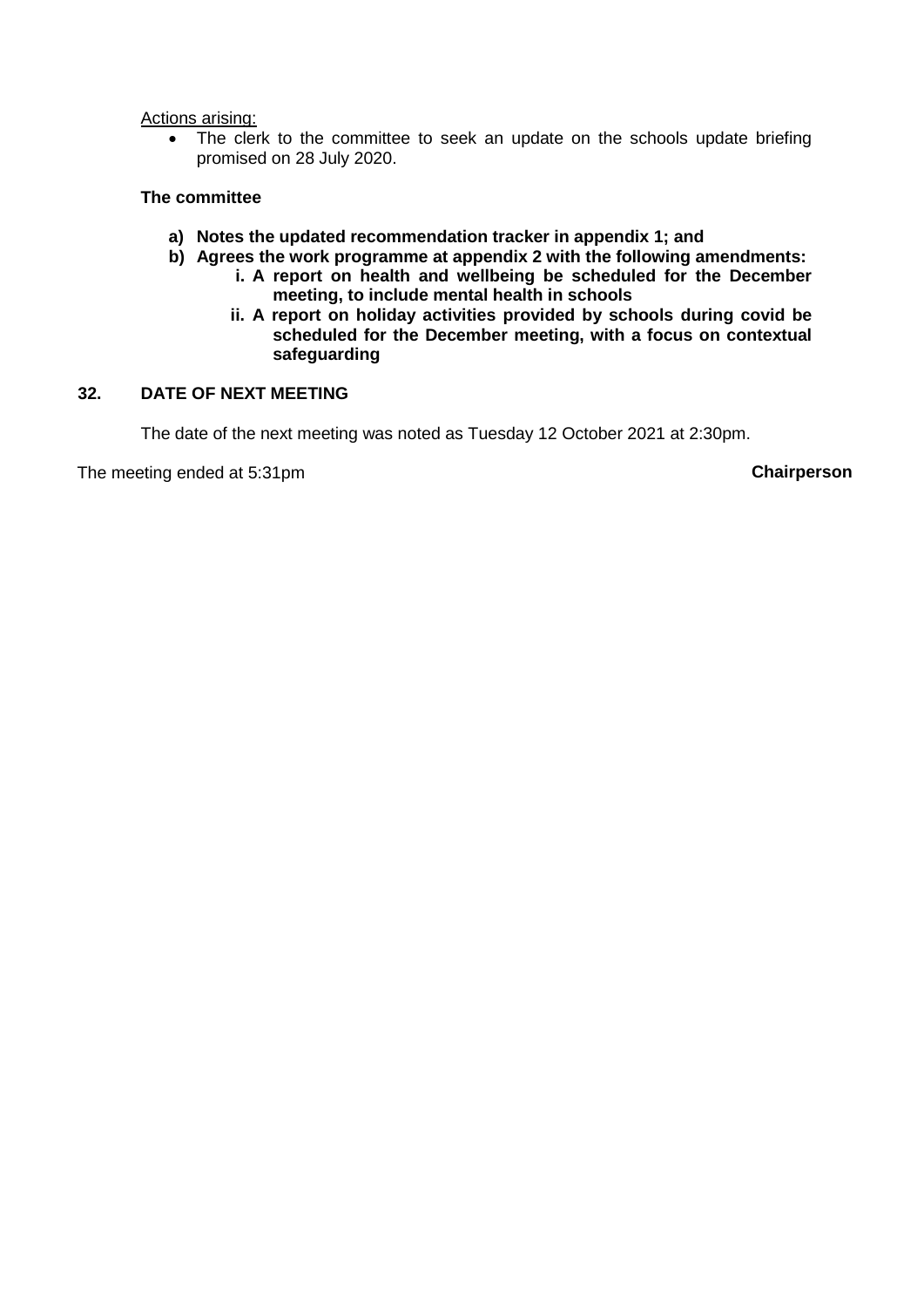# **Supplement – schedule of questions received for meeting of children and young people scrutiny committee – 7 September 2021**

**Agenda item no. 5 - Questions from members of the public**

| Question<br><b>Number</b> | Questioner              | Question                                                                                                                                                                                                                                                                                                                                                                                                                                                                                                                                                                                    |  |
|---------------------------|-------------------------|---------------------------------------------------------------------------------------------------------------------------------------------------------------------------------------------------------------------------------------------------------------------------------------------------------------------------------------------------------------------------------------------------------------------------------------------------------------------------------------------------------------------------------------------------------------------------------------------|--|
| PQ 1                      |                         | Question deferred.                                                                                                                                                                                                                                                                                                                                                                                                                                                                                                                                                                          |  |
|                           |                         |                                                                                                                                                                                                                                                                                                                                                                                                                                                                                                                                                                                             |  |
| PQ <sub>2</sub>           | Ms B Shore,<br>Hereford | raised a public question at Cabinet in November 2020 about the use of the term "alleged victim" in the<br>Council's peer on peer abuse guidance. I set out the arguments and evidence for the importance of using<br>the term victim, rather than alleged victim. In response to my question, it was agreed: "We will ensure that<br>the description "victim" is used in all documentation going forward".<br>In view of this Cabinet decision, why, 10 months on, does the Council's published Example Peer on Peer<br>Abuse Policy for Schools continue to use the term "alleged victim"? |  |

## **Response from Interim Director of Children and Families:**

I am sorry this has now been changed. The original guidance issued was always intended to be updated regularly as the national guidance to schools changes. The term 'alleged victim' has now been changed to reflect this request. It is being issued to schools as the new term starts with the updated terms. There will be further updates in the coming months also as we see this as a guidance that will require constant updating. The current version has the updated terminology in it. The latest national guidance was updated in April 2021 (this was itself delayed) so we waited for that before updating our own. We apologise for the delay. ת)

## **Supplementary question**

Hereford Women's Equality Group has been working on the issue of peer on peer sexual abuse in schools particularly around keeping victims safe and as such we absolutely welcome the change in the guidance to schools changing alleged victim to victim. This is incredibly important.

The national guidance came out in April this year but it took over four months to make this change and when I submitted the question on the first of September 'alleged victim' was still being used in the council guidance to schools.

Why was the word alleged ever used at all given that this committee made a very clear decision in November 2020 to use the word victim in all future documents and why did it take so long to change?

# **Response**

The chairperson indicated that a written response would be provided. The importance of a clear action tracking process was highlighted, with a responsible person identified to deliver actions and a date for completion.